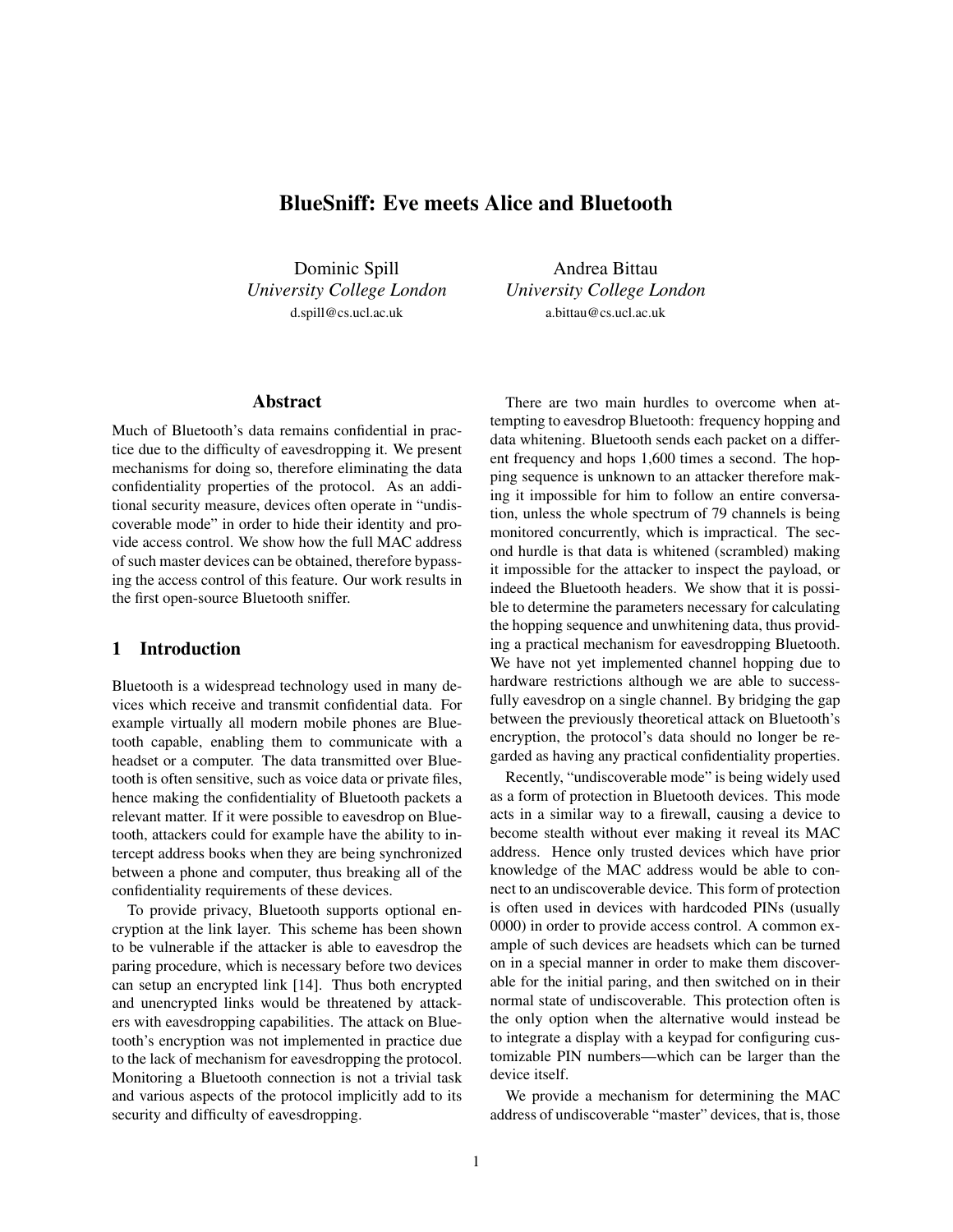that initiate the connection. It is no longer the case that undiscoverable mode can be relied upon as a mechanism for access control and secrecy—the MAC address can be obtained. This is a real threat to users which enable undiscoverable mode in order to "patch" vulnerabilities in their devices. For example, many mobile phones have vulnerabilities ranging from allowing attackers to download arbitrary files to arbitrarily controlling the device [9, 12]. All of these attacks require knowledge of the MAC address so one way to mitigate the problem is to make the device undiscoverable. Unfortunately this is commonly used and encouraged as a technique to avoid unwanted connections [5], but it has been shown that it is still possible to connect to devices in this mode [6] if the MAC address is known.

Our work brings forward two main contributions. First, we show that the Bluetooth packets have no confidentiality properties. Specifically we demonstrate how data can be unwhitened and the hopping sequence calculated. Prior work has shown how the data can be decrypted if necessary [14]. Second, we show that the undiscoverable mode does not provide access control to master devices, nor protects the secrecy of their MAC address. We are able to determine the complete MAC address of these devices. Finally, all our work was done using GNU Radio and we therefore provide the first opensource Bluetooth sniffer, free from any licensing restrictions.

#### 2 Bluetooth

Bluetooth is a wireless protocol operating in the 2.4GHz license-free band. It is often used for low speed data transfer between low power devices, such as voice calls between telephones and wireless headsets. Eavesdropping on Bluetooth packets largely comes down to two variables held within each Bluetooth device, the MAC address and the clock. The MAC address is a unique identifier allocated to the device from the same pool as the MAC addresses for most modern networking hardware. The clock is a 3.2kHz counter stored in a 28 bit number, and it wraps approximately every 23 hours.

Bluetooth uses frequency hopping over 79 channels in order to minimize interference and (usually) hops once every  $625\mu s$ , sending one packet per channel. The hopping sequence is determined by the MAC address of the master device and its clock. The master device is the one that initiates the connection, and the slave being the one connected to. Data transfer often takes place on alternate hops, leaving the intervening hops for acknowledgments, as shown in Figure 1. The difficulties in eavesdropping in the presence of channel hopping are therefore determining the sequence, and hopping quickly enough.

The second hurdle to eavesdropping on data carried



Figure 1: Data transfer is often unidirectional with acknowledgments transmitted in the intervening timeslots. f(t) is the frequency used at time t, calculated from the clock and the MAC address.

in Bluetooth connections is that packets are *whitened* (scrambled) in order to improve error resilience and security. The whitening is determined by six bits of the master device's clock. Thus, in order to eavesdrop on a Bluetooth connection two pieces of information are needed: the MAC address and clock of the master device. With this information, one can calculate the hopping sequence and tune to the correct radio channel, and then unwhiten the received packets.

Most Bluetooth devices offer a mode called "undiscoverable" which prevents a device from advertising its MAC and clock upon receiving an inquiry. This is often used by people for access control as suggested by Bluetooth security advisories [5], so inquiry cannot be relied upon for determining the MAC and clock. The MAC address cannot be easily discovered since Bluetooth packets do not contain the complete address but only the lower three bytes, known as the Lower Address Part (LAP). The clock is not present in standard packets. There is one packet (FHS), used during the connection handshake, that contains all the necessary information (MAC and clock) for listening on a connection. Unfortunately obtaining this packet requires eavesdropping the start of a connection and being tuned on the (unknown) correct frequency, which most likely is not possible in practice. To obtain the clock one can establish a connection to a device, but in order to do that, the MAC address is needed. Thus, much of the difficulty of eavesdropping Bluetooth comes from the secrecy of the MAC address.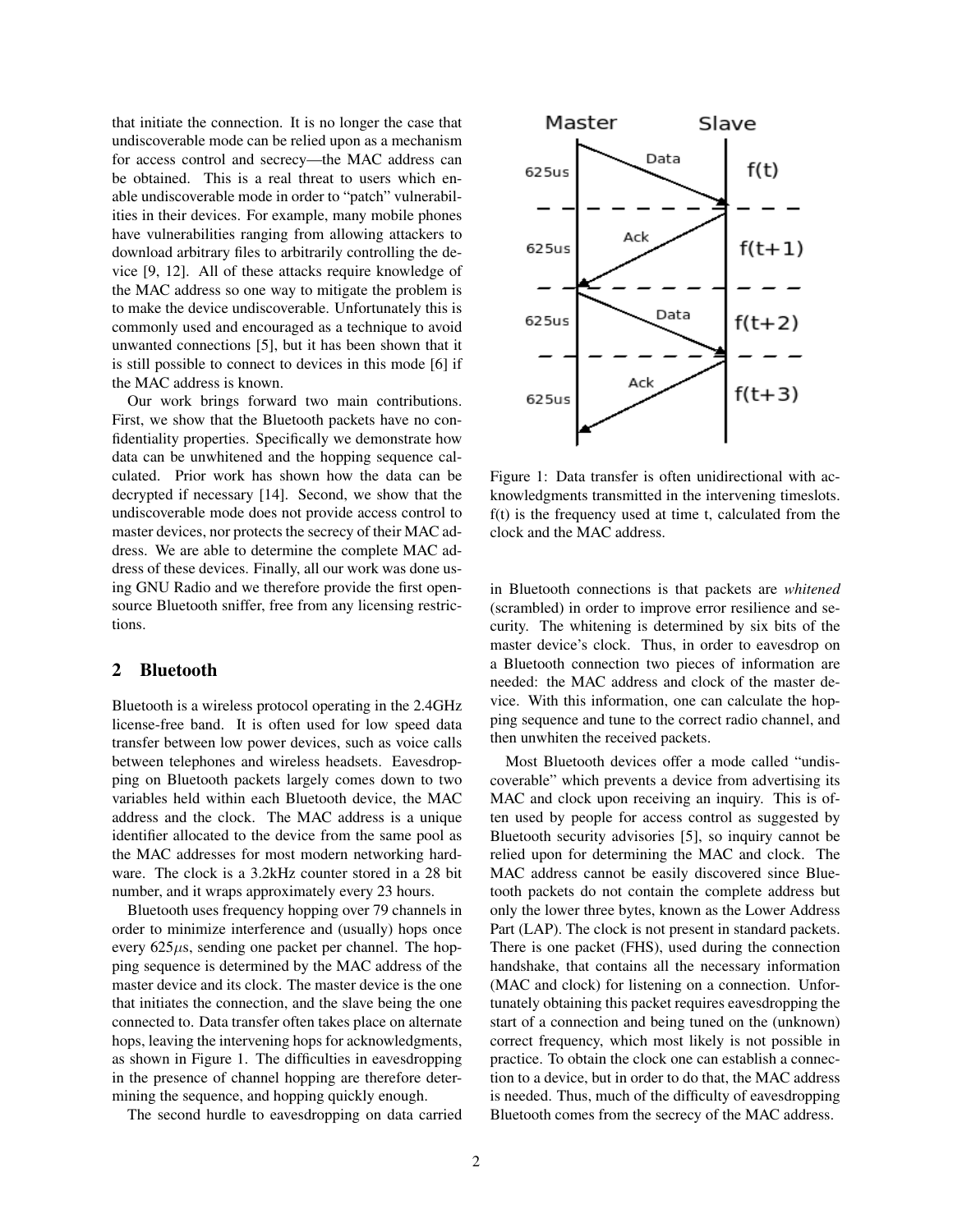# 3 Eavesdropping

We have implemented a proof of concept Bluetooth sniffer that operates on a single channel [15]. We are currently working on channel hopping which is proving to be difficult due to hardware restrictions. We will however present our initial results about it.

There are three problems to eavesdropping Bluetooth in practice. First, standard Bluetooth dongles do not have a concept of "promiscuous" mode so we need to make use of special hardware such as software defined radio. Second, we need to unwhiten the data since all Bluetooth data is scrambled (whitened) by default. Third, we need to determine the master's MAC address since this allows us to calculate the hopping pattern.

In order to capture packets, we made use of GNU Radio. We then developed a technique for unwhitening data which does not require knowledge of the clock. The use of this technique will leak some bits of the clock as a side-effect, and these are enough for an attacker to whiten future data in case that an active attack needs to be performed. Finally we developed a mechanism for determining the full MAC address of a device after eavesdropping one packet and transmitting less than 256 packets. Having obtained the MAC address we can connect to the device in order to determine its full clock, giving us all of the information needed to follow its hopping pattern. All of these attacks work on undiscoverable devices. We will now describe them in detail in the sections that follow.

# 3.1 The USRP

In order to eavesdrop Bluetooth packets from an arbitrary connection, a radio device is required and the Universal Software Radio Peripheral (USRP) [4] was chosen. The USRP is the hardware device associated with the GNU Radio project [2], which sets out to create an open source framework for implementing radio devices in software. This software was used to demodulate and process Bluetooth packets that had been received by the USRP hardware. The USRP device consists of a motherboard, which has DACs and ADCs on it, and daughterboards which are able to receive, and sometimes transmit, over a specific band of frequencies. For eavesdropping on Bluetooth packets the daughterboard used is locked to the free 2.48GHz ISM band which Bluetooth devices operate in.

There are two problems to be solved when eavesdropping with the USRP. First, the demodulator parameters need to be set up properly so that Bluetooth data can be recovered on the channel that is being listened on. Second, because a Bluetooth connection frequency hops, the radio must be able to monitor other channels too in order to eavesdrop the entire conversation and not only packets that happen to pass by the single channel on which the USRP happened to be tuned on. There are two approaches to the latter problem. One solution is to eavesdrop all Bluetooth channels in parallel. The other approach is to make the USRP retune in order to follow the hopping sequence. In the following sections we describe how we demodulated Bluetooth using the USRP, how we can monitor multiple channels, and how we plan to implement channel hopping in the future.

#### 3.1.1 Eavesdropping on a single Bluetooth channel

A USRP with a 2.48GHz daughterboard can be tuned to any Bluetooth channel. In order to eavesdrop a packet it is sufficient to stay tuned to a single channel and wait for a packet to fly by. Since the channel hopping rate is so high (1,600 hops/s), waiting for one second is more than enough in order to intercept a packet. However, tuning the radio is not sufficient since the correct demodulator needs to be setup and it must be configured in the correct way. To our knowledge we are the first to eavesdrop Bluetooth using the USRP and in fact much of our research effort was spent in trying to determine the correct parameters to enable the radio to demodulate Bluetooth.

Finding a Bluetooth packet for the first time was not a trivial task. The obvious approach would have been to transfer a large file containing a known pattern and then search for the pattern in the output from the demodulator. This basic approach was not possible since the Bluetooth data is whitened by the device and the whitened version is unknown, so we would not know what we were looking for. Thus we were seeking through a sequence of bits, not knowing which bits to look for, and not even knowing if our demodulator setup was correct. When researching the correct demodulator parameters, looking for packet headers turned out to be unreliable since they are very short and incorrect demodulator settings yielded many bits that seemed like a real packet headers but in reality were just noise.

Fortunately we came across a debug mode of Cambridge Silicon Radio (CSR) based Bluetooth dongles that causes packets to be sent repeatedly on a single channel [8]. This allowed us to eliminate variables such as channel hopping, and since the test packets were not whitened, we knew the exact bit sequence we were looking for. After several attempts we were able to demodulate the packet.

Bluetooth data is modulated using a Gaussian Frequency Shift Keying (GFSK) method, which is not strictly supported by the GNU Radio demodulation tools. There is a Gaussian Minimum Shift Keying (GMSK) demodulator, and this was tuned to allow for the demodulation of Bluetooth packets. GMSK is a variant of GFSK in which the frequency shift used to represent data is kept to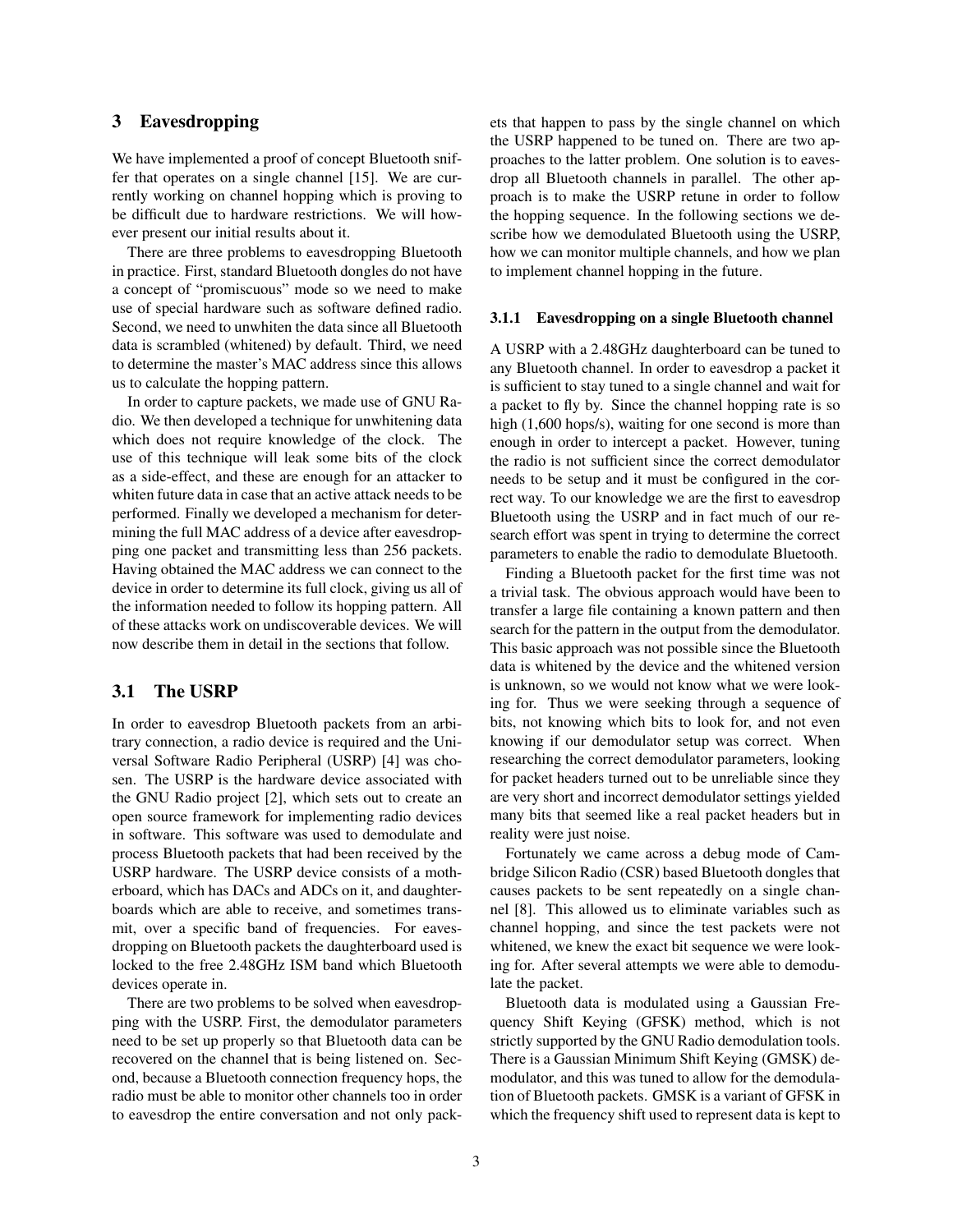a minimum. The Bluetooth modulation scheme is within this limit, so GMSK demodulation is a drop in replacement for GFSK in this scenario.

The main parameters for the demodulator are the modulation index and the symbol rate given in the form of number of samples per symbol. These were found with the help of the CSR debug packets and our modified version of the GNU Radio software oscilloscope which allowed the samples per symbol parameters to be calculated from a received packet. Our modified oscilloscope allowed file input to be used, which lead to a large sample being cut in size until it left a sample file containing a single packet. The packet was measured to be approximately  $400\mu s$  in length, with a reported sampling rate of 4,000,000 samples per second. The packet was known to be 366 bits in length, which gave a samples per symbol value of four. The modulation index  $\mu$ , a measure of the frequency deviation of the unmodulated signal, was derived from the Bluetooth specification [1] which allows a range from 0.28 to 0.35, and we found 0.32 to produce good results. Thus, the necessary parameters for demodulating Bluetooth using GNU Radio's GMSK demodulator are:

- Modulation index  $\mu$ : 0.32.
- Modulation rate (samples/symbol): 4.

It may be useful to filter the incoming signal to remove noise caused by signals transmitted in adjacent channels or other by other wireless systems operating in the same band. However this is not recommended since all of the signal processing is done in software and it can therefore have a negative impact on the performance of the packet demodulation and parsing processes. The experimentation showed that, for our setup, filters were not needed, although this may not be the case in a less controlled environment, or with a greater distance between the USRP and the transmitting device.

With these parameters, it is possible to eavesdrop Bluetooth on any given channel. We now examine the issue of channel hopping, first by showing how multiple channels can be eavesdropped in parallel, and second how the radio may be retuned in order to follow the hopping sequence.

#### 3.1.2 Eavesdropping on multiple channels at once

The bandwidth of the USRP is approximately 5MHz and it is larger than a single Bluetooth channel. This makes it possible to eavesdrop multiple neighboring channels. Using translating filters, which are part of the GNU Radio set of tools, we were able to reliably receive packets at up to 2MHz on either side of the center frequency. The translating filters change the center frequency of the signal in software, allowing multiple channels to be monitored simultaneously so long as they are within the bandwidth of the receiver, in this case approximately 5MHz. This equates to five channels being eavesdropped with one daughterboard and we were able to practically achieve this, extracting data from packets across five neighboring channels. Each USRP can take two daughterboards, and therefore can eavesdrop up to ten channels with a single USRP device.

It is possible for a connection to use a limited number of channels due to regulatory issues. In fact, the Bluetooth Adaptive Frequency Hopping (AFH) parameter can be used to select the available channels, with a minimum of twenty channels. Thus, with a man in the middle attack, it may be possible to reconfigure an existing connection to use only twenty channels and in this case only two USRPs would be necessary to eavesdrop all of the packets involved. We will investigate this further once we implement transmission and move on to active attacks.

To listen to the entire range of the 79 Bluetooth channels, eight USRP devices are needed. All 79 channels need to be filtered, monitored, and then the packets need to be ordered before the data can be read from them. This greatly increases the processing power required, although the captured data can be processed offline or by a cluster of machines. Ordering packets is necessary when using multiple USRPs because data is buffered in a variable way before being delivered and may therefore result in the packets being received out of order from the multiple devices. The processing of these packets is made easier by our technique of deriving the clock signal from each packet, since it acts as a sequence number and therefore allows for some ordering of the packets to take place. More ordering information may be available from data or headers in layers higher up in the protocol stack. It is a future goal for the GNU Radio project to get rid of delays and buffering, so ordering will no longer be a problem once this is accomplished.

#### 3.1.3 Channel hopping

Bluetooth devices retune their radios 1,600 times per second in order to communicate with each other, but unfortunately tuning at such a rate is not an easy task with the USRP. The 2.48GHz daughterboard is able to retune within  $200\mu s$ , which is not fast enough to follow a Bluetooth hopping pattern since each time slot is  $600\mu$ s. Hopping with a tuning delay of  $200\mu s$  would cause up to one third of each packet to be lost. There are various solutions to this problem depending on the attacker's needs.

The attacker could choose which  $200\mu s$  of the time slot to miss. For example, if the start of the packet has no sensitive data, then the attacker would retune at the end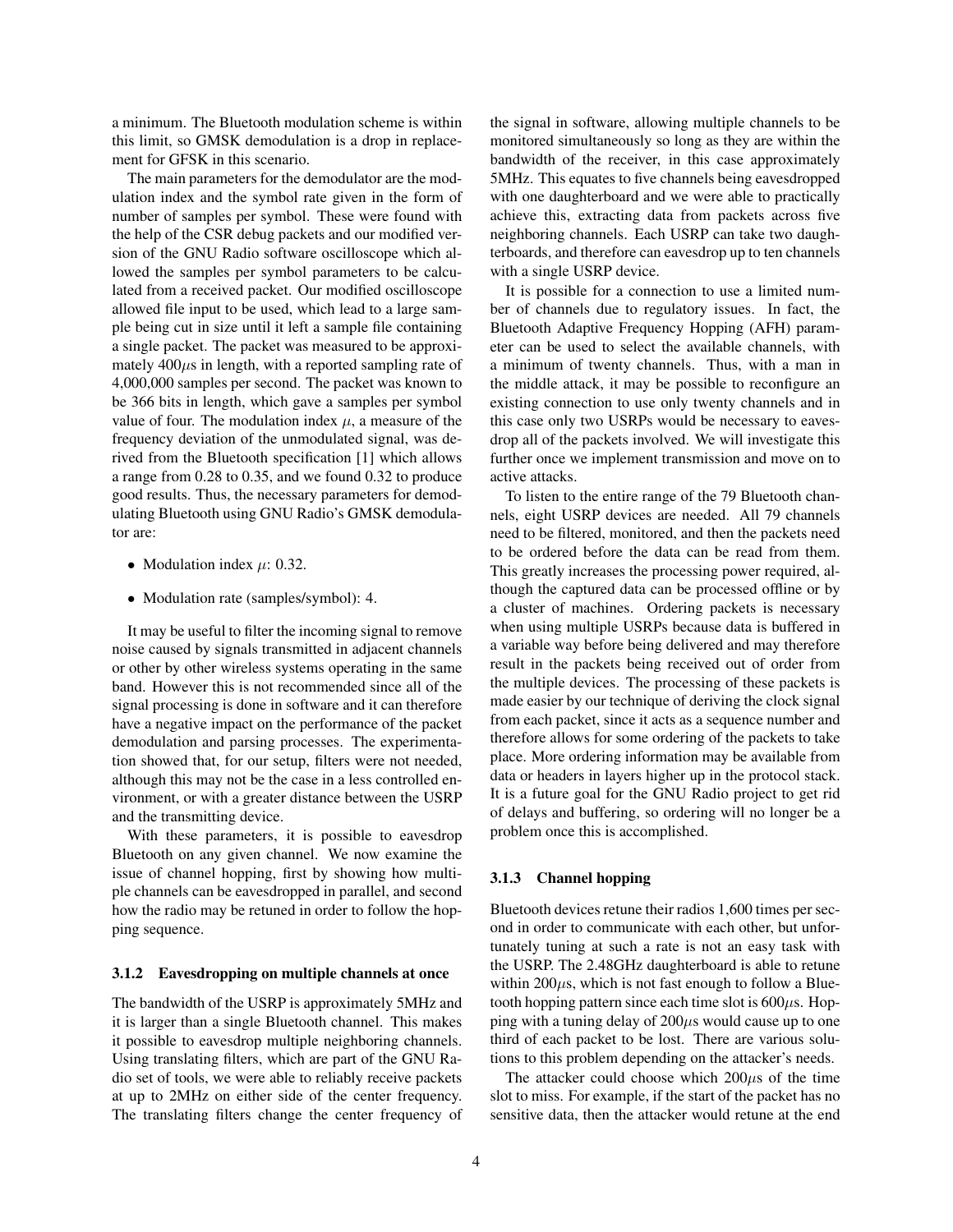of the time slot in order to catch the tail of the packet. Otherwise the retune could occur before the end of the time slot in order to catch the head of the next packet. If the attacker knew that the eavesdropped packets were short and (say) occupied only half a time slot, the retune could happen right after the packet ends, and not at the end of the time slot. This leaves the attacker enough time to retune to the next frequency and successfully catch the start of the next packet. Examples of short packets that contain sensitive information are key presses from a Bluetooth keyboard.

It may be the case that only one direction of the connection holds sensitive data. For example, a file download will have incoming data and outgoing acknowledgments. Bluetooth uses an alternating scheme for receiving and transmitting data. Thus, if only one direction needs to be eavesdropped, the attacker has a whole time slot in order to retune and the USRP is fast enough for this. If the whole connection needs to be eavesdropped, two daughterboards are necessary, and they can be installed on a single USRP. In this case, one daughterboard would be listening to the current time slot while the other one would be retuning to the next time slot. These roles would be then switched and alternated between the two boards throughout the entire connection.

The major practical obstacle to any frequency hopping implementation, and the reason why we still have not produced a working prototype that supports hopping, is the buffering and asynchronous nature of the GNU Radio framework. This introduces a delay which is not constant, and is often large enough to allow multiple packets to be received before the buffered data receives any parsing or processing module. The delay means that the software does not have a chance to synchronize with the hopping of the device which is being attacked by adjusting the clock on packet reception in order to compensate for drift. One of the goals for GNU Radio is to allow more direct flows of data processing through the software, removing the delay in processing, meaning that frequency hopping may be possible with future revisions of GNU Radio. This refactoring is a non-trivial change to the GNU Radio software and hence we did not take the route of doing it ourselves in order to enhance our Bluetooth sniffer.

### 3.2 Removing data whitening

Packets that Bluetooth devices transmit are "whitened", this means that the data in the header and payload is scrambled before transmission. The scrambling is set by the lower 6 bits of the clock, which are known only to the devices involved in the communication.

Whitening is performed on every packet regardless of higher level protocol. It involves an XOR of a pseudo-



Figure 2: The linear feedback shift register used to generate the whitening data. (Figure from the specification  $[1]$ .)

random sequence with the packet data. The sequence is produced using a six bit value derived from the clock as input to a linear feedback shift register (LFSR), shown in Figure 2. This means that there are a total of 64 possible starting values for the LFSR, which is a small enough set to bruteforce.

Our mechanism is to generate all 64 candidate unwhitened packets and then validate which packet is the correct one using other fields in the packet such as the link ID (typically 1) or the CRC calculated over the payload (which we can check). This process will also reveal six bits of the clock, which can be used to removing whitening from future packets, or to add whitening to a packet in the case that an attacker wishes to transmit data. The clock, once discovered, can be kept synchronized by using the CPU cycle counter as a fine-grained time source.

We now describe how we generate the 64 candidate packets. Each of the 64 possible input values are used in turn to initiate the whitening LFSR, producing 18 bits of data to be XORed with the packet header. We made the process faster by creating a look up table because the whitening LFSR, shown in Figure 2, uses a seven bit register and, as this function can be called up to 102,400 times per second in one of only 127 possible states, we wanted to make this function as efficient as possible. This algorithm is shown below.

```
void unwhiten(input, output, clock) {
 indices[64] = array of indices
              into whitening data;
 whitening[127] = array of outputs
                from whitening lfsr;
 index = indices[clock];
 for(bits in data) {
  output = input XOR whitening[index];
  index++;
  index = index MOD 127;}
}
```
For each possible value of the clock, one packet header is produced. We now need to determine which one is the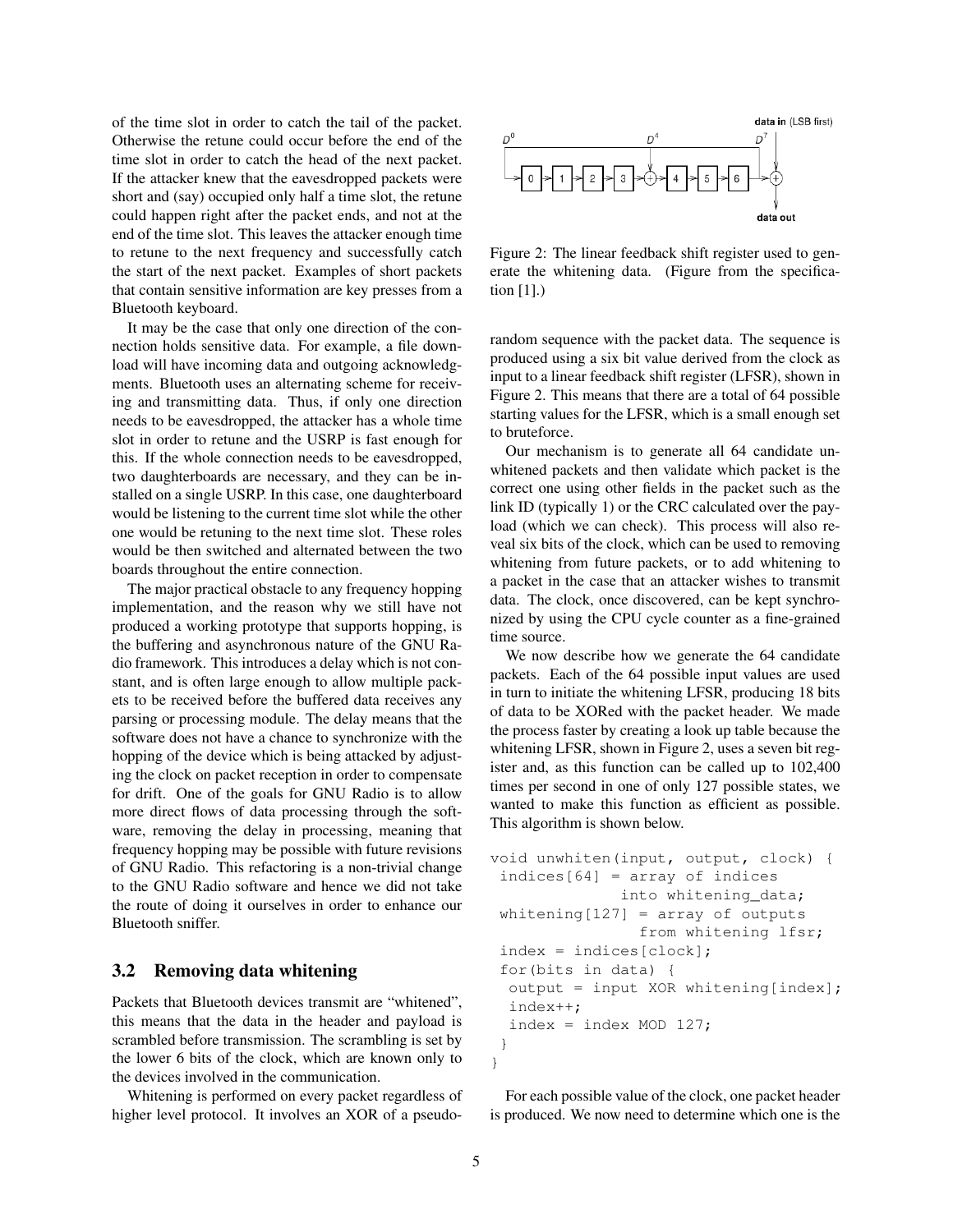

Figure 3: The three parts of a Bluetooth MAC address.

correct candidate. Each header contains connection state, such as the link ID, which is constant throughout the duration of a connection and therefore will be the same in every packet. Over a number of packets these constant values will emerge, allowing us to filter out candates until the correct one is found. Another technique is to look for correlations between packets such as the clock value itself advancing as expected given the packet reception time.

The most practical method for determining the correctly unwhitened packet is checking the payload CRC. With this method, false positive results are extremely unlikely as the CRC is initialized with a byte of zero and the UAP, as is the HEC, so a false positive match would have to match all 16 bits of the CRC initialization (1 in 65,536) and eight of those bits would have to match the HEC initialization. There is one caveat because not all Bluetooth packets carry a payload CRC. However most of the control data sent between devices uses DM1 packet types which do have a CRC, and these packets are very frequent so it is not a problem obtaining such packets in practice.

# 3.3 Obtaining the MAC

To determine the channel hopping sequence, the master's MAC address and clock need to be known. Of these two parameters only the MAC address is necessary, since with its knowledge, the clock can be determined by establishing a connection with the device. This technique for obtaining the clock will work even if the device is in "undiscoverable" mode [6]. Obtaining the MAC address is also useful for attacking devices which rely on their secrecy for access control, and often this is their only protection mechanism.

The MAC address is divided into three parts called the Lower Address Part (LAP), Upper Address Part (UAP) and Non-significant Address Part (NAP). The lengths of these parts are three, one and two bytes respectively, as shown in Figure 3. In the following sections we show how these parts can be recovered by eavesdropping on any single Bluetooth channel.

#### 3.3.1 Lower Address Part

Determining the lower address part (LAP) is straightforward since it is present in the Bluetooth packet headers. When raw data is received from the GNU Radio, the start of a packet needs to be found. The start of every Bluetooth packet, as shown in Figure 4, has a constant 72 bit pattern, called the access code, and it may be used in order to find packets, it contains the 24 bit LAP along its 34 bit checksum and 14 bits of synchronization and error detection data. Thus the LAP can be simply read from a packet and validated by its checksum. Unfortunately the rest of the MAC address is not transmitted in packets and we need to be more clever about discovering it.

#### 3.3.2 Upper Address Part

The Upper Address Part (UAP) is not stored within each packet, and is only transmitted as part of the handshaking procedure. However, each packet has a header with an error check field which is calculated from the UAP. We noticed that it is possible to reverse this checksum in order to reveal the UAP. The error checking field takes the form of a Header Error Code (HEC), which is calculated over the 10 bits of data in the header, see Figure 4. The register used for this check is initialized with the 8 bits of the UAP.

The HEC calculation is based on a linear feedback shift register (LFSR) which is initialized with the UAP of the master device. Each bit of the header is fed into the LFSR in the order it will be transmitted, and the final contents of the register is appended to the end of the header.

This calculation is based on XOR operations and can be run entirely in reverse, as shown below.

```
UAPtoHEC(header, HEC) {
  for(bits in header) {
    HEC = HEC_bit_0 XOR HEC_bit_1;
    HEC = HEC_bit_0 XOR HEC_bit_2;
    HEC = HEC_bit_0 XOR HEC_bit_5;
    HEC = HEC bit 0 XOR HEC bit 7;
    right_shift(HEC);
    HEC = HEC_bit_0 XOR header_bit;
  }
  return HEC;
}
```
The LFSR is initialized with the HEC, and each bit of the header is processed in reverse. The final state of the register will be the value with which the LFSR was initialized, *i.e.* the UAP of the master device.

The following is an algorithm and summary for how to determine the UAP and unwhiten data from an eavesdropped packet, this is also shown in Figure 5.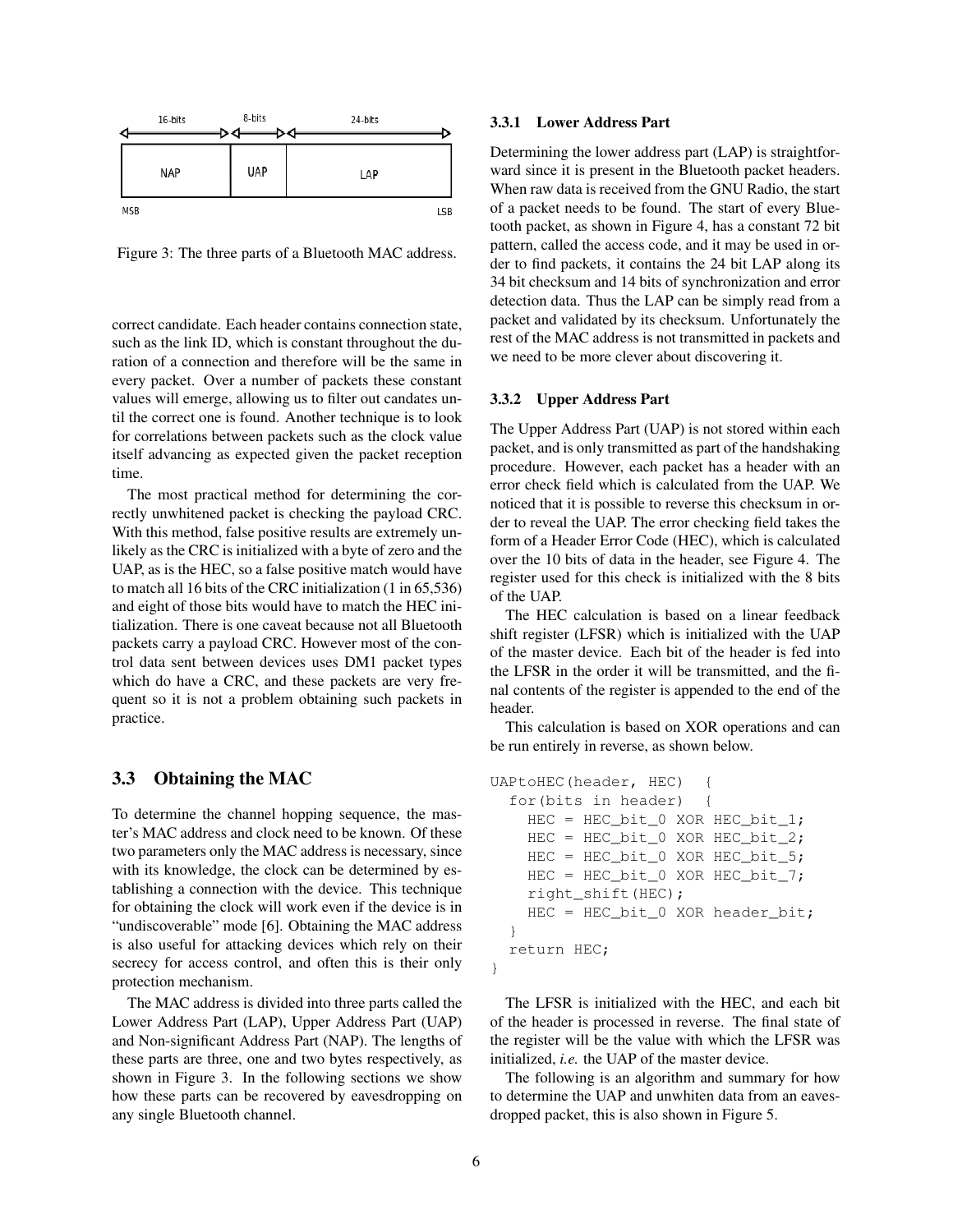

Figure 4: The format of a Bluetooth packet, showing Access Code, Header with HEC and Payload with CRC. The relevant parts of the packet for LAP and UAP extraction are also shown.

- 1. Generate 64 candidate packets by unwhitening them using all the possible 64 inputs to the whitening LFSR.
- 2. Reverse the HEC from each packet header and generate a total of 64 corresponding candidate UAPs.
- 3. For each of the 64 pairs of packet and UAP, calculate the CRC and see if it matches. If so, the correct UAP and unwhitened packet has been found.

#### 3.3.3 Non-significant Address Part

The remaining two bytes of the MAC address are referred to as the Non-significant Address Part (NAP). None of the information in the packet is based on the NAP so there is no way to determine them from received packets. In practice, of the two bytes in the NAP, the first is virtually always zero. Thus, the remaining byte can be bruteforced by sending at most 256 pings to all the possible remaining MAC address combinations.

It is however possible to make educated guesses regarding this byte rather than blindly bruteforcing. The top three bytes of the MAC address (NAP + UAP) correspond to the vendor of the device. MAC address ranges are assigned by the IEEE to vendors in order to divide the namespace so that address collisions are avoided. A complete list of the address ranges is available and known as the Organizationally Unique Identifier (OUI) list [10]. The UAP value may be used to filter out possible candidates from the OUI list. More candidates can be ruled out by guessing the type of device being eavesdropped. For example, when eavesdropping mobile phones, MAC addresses belonging to Nokia are more likely to be correct rather than those allocated to Sun Microsystems. Indeed there are relatively few Bluetooth vendors, and in practice a very narrow set of vendors are widespread. Using this technique usually yields less than thirty candidates, which can be bruteforced very quickly. Instead of using the OUI list, a smaller sample set can be generated by using a database of common Bluetooth device MAC address prefixes [18].

The following algorithm is a summary of how to determine the MAC address from an eavesdropped packet.

- 1. Determine the LAP from the access code.
- 2. Use our unwhitening and HEC reversal techniques to obtain the UAP.
- 3. Use the OUI list to find vendors that end with the UAP and sort them (*e.g.* Nokia and CSR first).
- 4. Bruteforce the candidate set by sending a ping to the guessed MAC address.

## 3.4 Determining the Hopping Pattern

In order to calculate the hopping pattern, the MAC address and clock of the master device need to be known. We have shown how to determine the full MAC address. We also demonstrated how our unwhitening reveals 6 bits of the clock, but the rest of the clock, which is necessary for calculating the hopping sequence, remains a mystery. By knowing the MAC address, the solution becomes fairly simple: connecting to a device reveals its clock. The clock of a device is global and not per-connection so leaking the value will enable following any connection from that device. Commodity hardware can be used for establishing the connection and the clock value can be read from the device using tools included in the Linux Bluetooth stack [8]. With this information we are able to calculate the hopping pattern and in principle follow it (hardware permitting).

# 4 Bringing it all together: eavesdropping an OBEX file transfer

In this section we illustrate how our techniques can be used to carry out an end-to-end attack. Our work is still incomplete and lacks channel hopping so we are unable to eavesdrop on the entire connection, but this example serves as a proof of concept for our eavesdropping using GNU radio, MAC address discovery and unwhitening techniques.

We chose an OBEX [3] file transfer application simply because we can control the payload of the data (file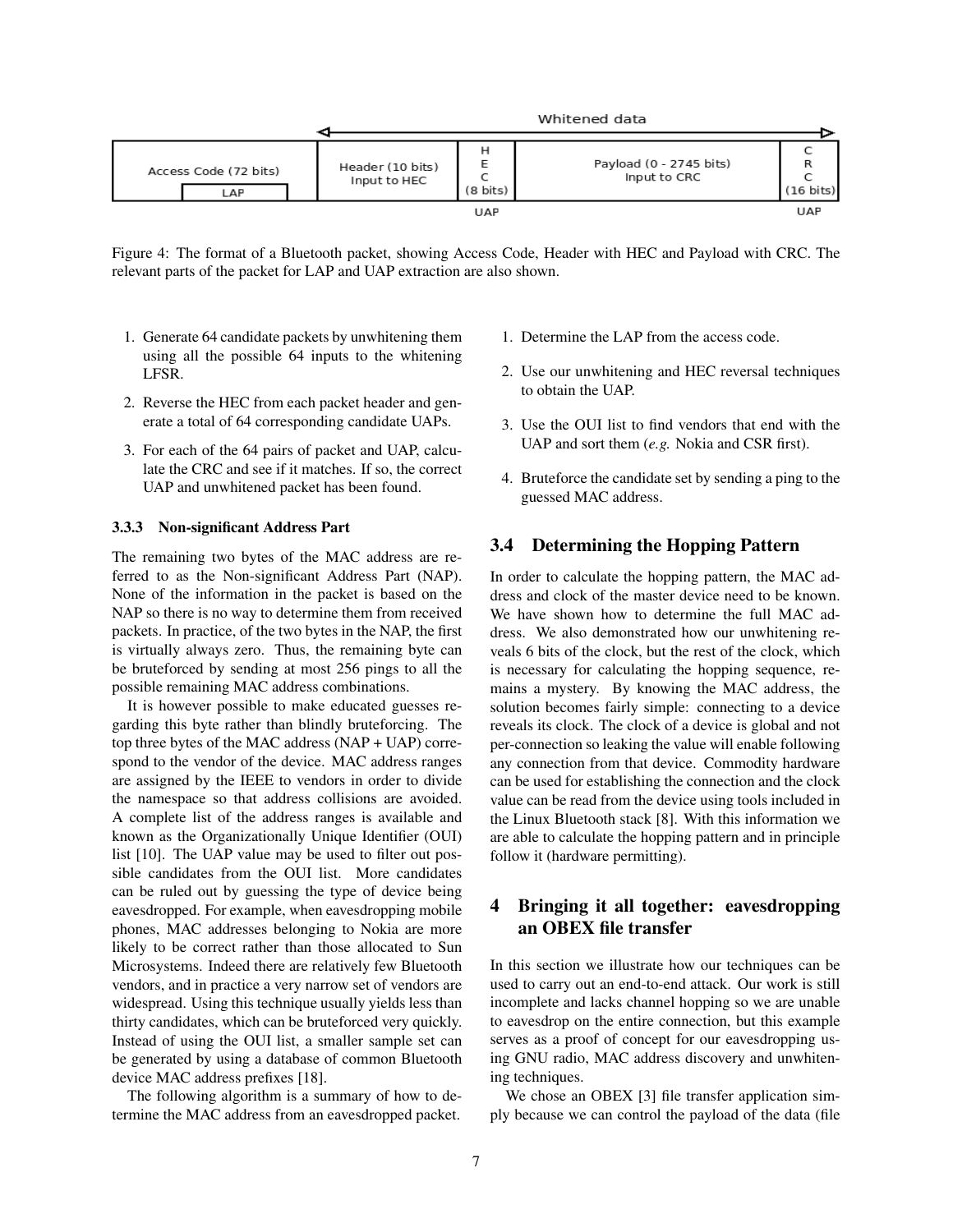

Figure 5: The flow of data through the processes of unwhitening, UAP extraction and UAP confirmation

contents) making it easier to check whether we are doing things correctly. The OBEX data transfer protocol is well established and documented. It has been used for IrDA connections and was chosen as a data transfer method for Bluetooth using the built in RFCOMM transport method as described in volume 7 of the Bluetooth specification [1]. RFCOMM is encapsulated in the Logical Link Control and Adaptation Protocol (L2CAP) [1] to send its data. The L2CAP protocol handles the fragmentation of the data to be transferred, and is transmitted as the payload of Bluetooth packets. The details of these protocols are unimportant, except that they allow a file transfer to take place with the file data easily identifiable in the payload of the packet.

Our setup consisted of two Linux boxes, one acting as an OBEX ftp server and one as an OBEX ftp client. A file containing "101010..." was transferred from one machine to the other while a third box running our GNU Radio module was intercepting the communication. The alternating "101010..." file was used simply because it was easy to find in a large block of output data. We will now explain how we eavesdropped the data, how we determined the MAC address, and how we unwhitened the data and recovered the portion of the file being transmitted.

Firstly the USRP was tuned to a channel that Bluetooth was known to use, in this case 2.421GHz. The choice of frequency is unimportant as Bluetooth attempts to use all channels equally. 2.421GHz was chosen to avoid interference from neighboring 802.11g sources and the CPU clock signal. The software was then able to detect packets being received by the USRP. These were demodulated using the GMSK demodulator from the GNU Radio tools.

# 4.1 Determining the UAP and unwhitening

The LAP of the packets was extracted from the access code of the first packet found. The UAP was then extracted using the reversed HEC calculation method, giving 64 candidate UAP values. For each of these 64 candidates the rest of the packet was also unwhitened. The CRC could now be checked to identify the correct UAP. The UAP and the six bits of the clock values that are used for whitening were now known. The CPU's cycle counter can be used to maintain the state of the six clock bits so that future packets can be unwhitened without requiring a bruteforce.

The payload format is fairly straight forward for an OBEX transfer, it features the L2CAP header, followed by the RFCOMM header, and finally an OBEX header. Then the data from the file is carried in plain text, the packet ends with a single byte RFCOMM CRC and a two byte packet CRC, as shown in Figure 6. Given this simple packet layout we were able to extract part of the file contents as we eavesdropped packets from the air.

# 4.2 Determining the full MAC address

So far we revealed the bottom four bytes of the MAC address: 5B:00:FA:C2. Filtering the OUI list for vendor prefixes ending in 5B yields 41 results, meaning that there are 41 candidates to bruteforce in order to reveal the NAP. Pinging a Bluetooth device requires approximately one second. The devices also need to find one another and identify themselves and this takes up to a second because both devices have unique hopping patterns, and these need to coincide on a frequency before communication can take place. Thus the rest of the MAC address can be determined in under two minutes assuming that the first byte is zero (it was the case). The 41 candidates included companies such as CSR and Nokia, and Smart Empire Investments and PanelLink Cinema. An educated guess would attempt CSR and Nokia first before PanelLink, possibly revealing the MAC address instantly.

# 5 Future directions

Our contributions consisted of opening the door for practical Bluetooth security research, although there is still work to be done. The largest hole in our current implementation is the lack of frequency hopping support. In practice, an attacker would probably use GNU Radio to bootstrap the attack and then feed in the discovered parameters (clock and MAC) to hardware specifically designed for Bluetooth. For example, it may be possible to use \$10 Bluetooth dongles and develop a cus-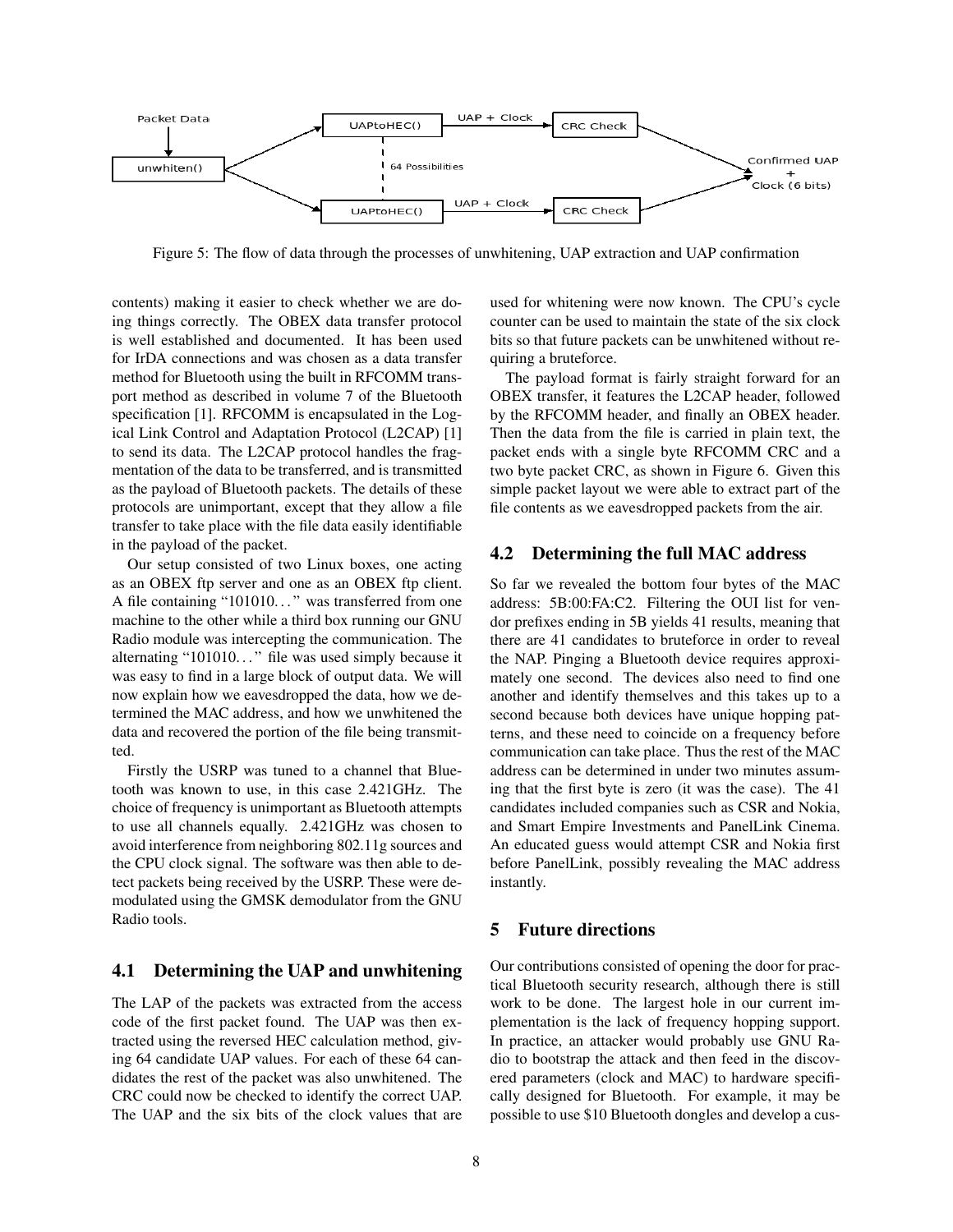

Figure 6: The payload of a Bluetooth packet carrying the start of of an OBEX file transfer.

tom firmware that allows the modification of the MAC address and clock, making this a very economical solution [13]. However, this approach will most likely have legal and licensing problems. We will therefore focus our research on channel hopping with GNU Radio, or more interestingly, in eavesdropping the whole Bluetooth radio spectrum in parallel. This latter approach is of more interest to us since all Bluetooth piconets could be monitored simultaneously. Furthermore, this would be a unique feature to our system since a standard Bluetooth dongle will never have such a capability due to its narrow-band, and it will be at an affordable price with respect to professional wide-band radio receivers.

We intend to investigate transmission and active attacks. With transmission we may be able to reset connections by spoofing a disconnect packet, and therefore examine how tolerable Bluetooth is to man in the middle or DoS attacks. We will also assess the security of the layers above the baseband such as L2CAP, RFCOMM and OBEX to see if they present any vulnerabilities now we have enabled the attacker to have full access to the communication medium.

It is now possible to implement some of the attacks [16, 11, 17, 14] that were only theoretical in nature before, and attacks such as interception of calls that make use of a Bluetooth headset become a real threat. Eavesdropping is the basic weapon an attacker needs and we have provided it; at this point the fun research begins.

# 6 Related Work

The only available Bluetooth sniffer is FTS4BT [7], a commercial product for eavesdropping Bluetooth in a controlled environment. It is designed as a tool for diagnosing problems and intercepting connections to which the user already had access. In order for FTS4BT to work, the master device needs to be discoverable so that vital parameters such as the MAC and clock can be obtained. These are necessary for unwhitening data and channel hopping. Our sniffer does not require the master to be discoverable, and we are able to unwhiten data even without knowing the clock value. Hence we are able to eavesdrop in arbitrary environments where as FTS4BT is limited to those with discoverable devices, which are now becoming a minority. Because FTS4BT operates on hardware specifically designed for Bluetooth, it is able to channel hop and follow an entire connection. We should be able to match this capability of FTS4BT once the USRP becomes powerful enough. Another distinguishing feature is that FTS4BT costs approximately \$10,000 where as a USRP can be bought for ten times less the price. Finally, our solution is open-source enabling other researchers to make use of it without any additional costs and licensing restrictions.

# 7 Conclusions

We presented techniques for eavesdropping on Bluetooth data, therefore eliminating any confidentiality associated with packets. We show how packets can be intercepted, unwhitened, and prior work has demonstrated how to decrypt data in the case of encryption. We provide the first single channel open-source Bluetooth sniffer. We do not yet support channel hopping due to hardware restrictions although we are able to obtain the necessary parameters for calculating the hopping sequence, thus making it possible to (in principle) eavesdrop an entire connection.

We also show how the full MAC address of master devices can be obtained, therefore bypassing the access control of such devices operating in undiscoverable mode. We have therefore opened the doors for practical Bluetooth security research by providing the means for eavesdropping, and by showing that the common form of security through obscurity (undiscoverable devices) used in Bluetooth is futile.

# Acknowledgments

We would like to thank Joshua Lackey, Joshua Wright and Adam Laurie for their invaluable information with regards to Bluetooth hacking. Many thanks to Mark Handley and Brad Karp too for providing us with much feedback on the paper.